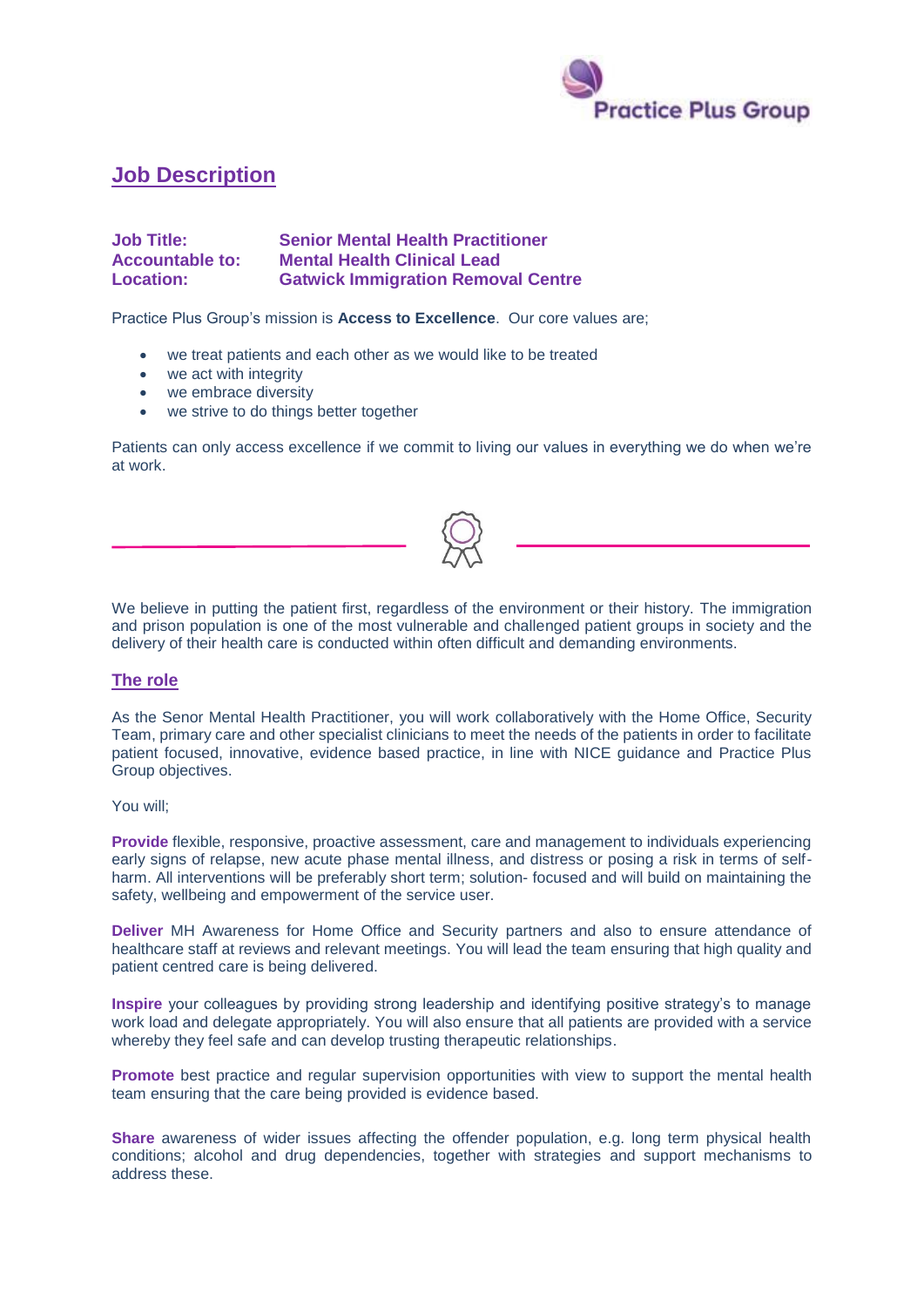

- Work in accordance with Practice Plus Group and immigration service policies and procedures as well as following the relevant professional body
- Act as an autonomous practitioner, assessing patient's physical, social and psychological needs to develop a holistic care plan, working in collaboration with other healthcare professionals and as part of the multi-disciplinary team.
- To complete extended assessment or complete specific pieces of evidence-based interventions with individuals.
- Utilise your clinical expertise, decision making and problem solving skills to provide skilled and evidence based care for patients in a secure setting.
- To have awareness and support the MH Clinical Lead to ensure adherence to Regional/National key performance and quality indicators.
- Initiate and contribute to strategies designed to promote and improve health and prevent disease, working proactively and collaborating with other agencies.
- Maintain a high standard of record keeping in accordance with professional standards and Practice Plus Group and Immigration policies.
- Identify issues pertinent to the patient groups served and advocate on their behalf to promote health and well-being.
- Achieve excellent and effective relationships with all care providers and patients. He/she should act as a positive ambassador for Practice Plus Group.
- The post holder must also be able to maintain good relationships with colleagues and work effectively as part of a team.
- Demonstrate a non-judgemental attitude and diplomacy and must be able to deal with staff and patients in such a way as to avoid conflict.
- Demonstrate effective leadership skills which expand and develop good practice.
- Be aware of the limitations of own competencies and undertake further education and development to enhance these.
- Undertake regular clinical, managerial and group supervision in line with Practice Plus Group policy, ensuring that practice is maintained at a high level and is evaluated utilising a variety of mechanisms.
- Undertake performance development reviews in line with Practice Plus Group policies to facilitate effective learning experiences and achieve objectives.
- Undertake regular caseload review/management with their line manager to support safe and effective practice.
- Facilitate effective learning experiences for junior members of staff through mentorship and clinical supervision.
- Support the Clinical Lead regarding the delivery of MH Awareness for secure partners and also to ensure attendance of healthcare staff at reviews and relevant meetings.
- To treat all patients as individuals, respecting their privacy and dignity at all times.
- Facilitate change in practice that will improve clinical outcomes and meet the needs of patients consistent with national standards and current research/evidence.
- Demonstrate awareness and application of clinical governance with particular attention to clinically effective practice, clinical audit and risk management.
- Participate in the recognition of ethical and legal issues which have implications for clinical practice and take the appropriate action, for example, with regards to the MHA (1983).
- To be aware of and to act upon when necessary, procedures that are in place to protect vulnerable individuals.
- Responsible for self and team to be competent in the use of electronic medical records management systems.
- General administrative skills-effectively carry out administrative tasks associated with the administrative systems.
- Occasional allocation as MH Duty Worker as per rota, carrying a radio to aid communication and to ensure appropriate level of response to situations.
- Attend and provide input into The Assessment, Care in Detention and Teamwork (ACDT) process alongside the operational staff.